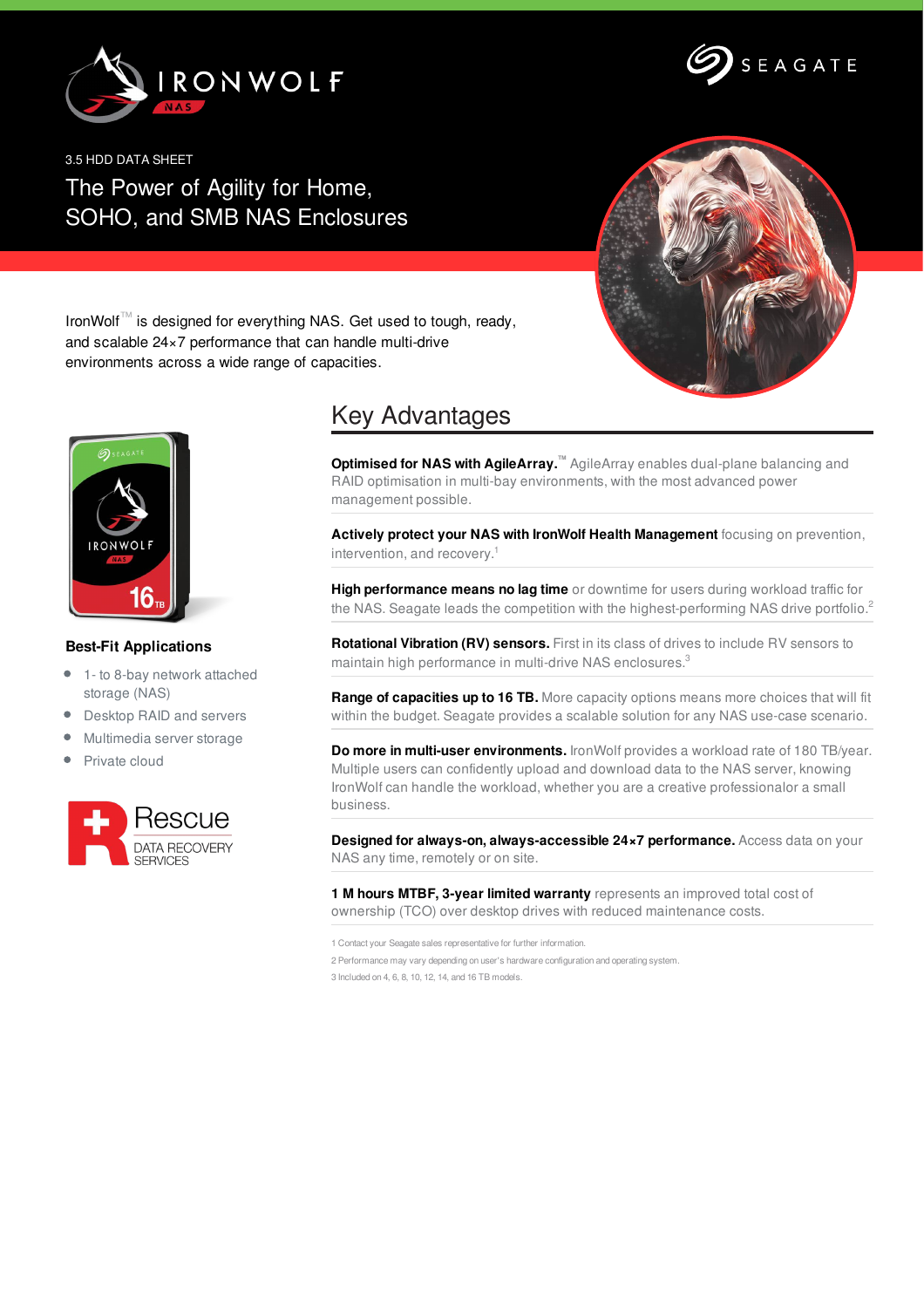



| Specifications                                                       | 16 TB              | 14 TB              | <b>12 TB</b>       | 10 TB              | 8 TB               |
|----------------------------------------------------------------------|--------------------|--------------------|--------------------|--------------------|--------------------|
| Capacity                                                             | 16TB               | 14TB               | 12TB               | 10TB               | 8TB                |
| <b>Standard Model Number</b>                                         | ST16000VN001       | ST14000VN0008      | ST12000VN0008      | ST10000VN0008      | ST8000VN004        |
| Interface                                                            | SATA 6Gb/s         | SATA 6Gb/s         | SATA 6Gb/s         | SATA 6Gb/s         | SATA 6Gb/s         |
| <b>Features and Performance</b>                                      |                    |                    |                    |                    |                    |
| Drive Bays Supported                                                 | $1 - 8$ Bays       | $1 - 8$ Bays       | $1 - 8$ Bays       | $1 - 8$ Bays       | $1 - 8$ Bays       |
| Multi-User Technology                                                | 180 TB/year        | 180 TB/year        | 180 TB/year        | 180 TB/year        | 180 TB/year        |
| Rotational Vibration (RV) Sensor                                     | Yes                | Yes                | Yes                | Yes                | Yes                |
| Dual-Plane Balance                                                   | Yes                | Yes                | Yes                | Yes                | Yes                |
| <b>Error Recovery Control</b>                                        | Yes                | Yes                | Yes                | Yes                | Yes                |
| Max. Sustained Transfer Rate OD (MB/s)                               | 210MB/s            | 210MB/s            | 210MB/s            | 210MB/s            | 210MB/s            |
| Spindle Speed (RPM)                                                  | 7,200              | 7,200              | 7,200              | 7,200              | 7,200              |
| Cache (MB)                                                           | 256                | 256                | 256                | 256                | 256                |
| Reliability                                                          |                    |                    |                    |                    |                    |
| Load/Unload Cycles                                                   | 600,000            | 600,000            | 600,000            | 600,000            | 600,000            |
| Non-recoverable Read Errors Rate, Max                                | 1 per 10E15        | 1 per 10E15        | 1 per 10E15        | 1 per 10E15        | 1 per 10E15        |
| Power-on Hours                                                       | 8,760              | 8,760              | 8,760              | 8,760              | 8,760              |
| Workload Rate Limit (WRL)                                            | 180                | 180                | 180                | 180                | 180                |
| Mean Time Between Failures (MTBF, hours)                             | 1,000,000          | 1,000,000          | 1,000,000          | 1,000,000          | 1,000,000          |
| Limited Warranty (years)                                             | 3                  | 3                  | 3                  | 3                  | 3                  |
| Power Management                                                     |                    |                    |                    |                    |                    |
| Startup Current, Typical (12V, A)                                    | 1.8                | 1.8                | 1.8                | 1.8                | 1.8                |
| Average Operating Power (W)                                          | 7.3 W              | 7.3 W              | 7.8 W              | 7.8 W              | 8.8 W              |
| Idling Average (W)                                                   | 5.3 W              | 5.3 W              | 5 W                | 5 W                | 7.6 W              |
| Standby Mode/Sleep Mode, Typical (W)                                 | 0.8/0.8            | 0.8/0.8            | 0.8/0.8            | 0.8/0.8            | 0.6/0.6            |
| Voltage Tolerance, Inc. Noise (5 V)                                  | ±5%                | ±5%                | $\pm 5\%$          | ±5%                | ±5%                |
| Voltage Tolerance, Inc. Noise (12 V)                                 | ±10%               | ±10%               | ±10%               | ±10%               | ±10%               |
| Environmental/Temperature                                            |                    |                    |                    |                    |                    |
| Operating (ambient, min °C)                                          | 5                  | 5                  | 5                  | 5                  | 5                  |
| Operating (drive case, max $^{\circ}$ C) <sup><math>\ge</math></sup> | 70                 | 70                 | 70                 | 70                 | 70                 |
| Non-operating (ambient, min °C)                                      | $-40$              | $-40$              | $-40$              | $-40$              | $-40$              |
| Non-operating (ambient max °C)                                       | 70                 | 70                 | 70                 | 70                 | 70                 |
| Halogen-free                                                         | Yes                | Yes                | Yes                | Yes                | Yes                |
| Environmental/Shock                                                  |                    |                    |                    |                    |                    |
| Shock, Operating/Non-operating: 2 ms (max)                           | 50Gs/200Gs         | 50Gs/200Gs         | 70Gs/250Gs         | 70Gs/250Gs         | 70Gs/250Gs         |
| Environmental/Acoustics                                              |                    |                    |                    |                    |                    |
| Idle $(typical)^3$                                                   | 2.8 bels           | 2.8 bels           | 1.8 bels           | 1.8 bels           | 2.8 bels           |
| Seek (typical)                                                       | 3.0bels            | 3.0bels            | 2.8 bels           | 2.8 bels           | 3.2 bels           |
| Physical                                                             |                    |                    |                    |                    |                    |
| Height (mm/in)                                                       | 26.11 mm/1.028 in  | 26.11 mm/1.028 in  | 26.11 mm/1.028 in  | 26.11 mm/1.028 in  | 26.11 mm/1.028 in  |
| Width (mm/in, max)                                                   | 101.85 mm/4.01 in  | 101.85 mm/4.01 in  | 101.85 mm/4.01 in  | 101.85 mm/4.01 in  | 101.85 mm/4.01 in  |
| Depth (mm/in, max)                                                   | 146.99 mm/5.787 in | 146.99 mm/5.787 in | 146.99 mm/5.787 in | 146.99 mm/5.787 in | 146.99 mm/5.787 in |
| Weight (g/lb, typical)                                               | 670 g/1.477 lb     | 670 g/1.477 lb     | 690 g/1.521 lb     | 690 g/1.521 lb     | 722 g/1.59 lb      |
| <b>Carton Unit Quantity</b>                                          | 20                 | 20                 | 20                 | 20                 | 20                 |
| Cartons per Pallet / Cartons per Layer                               | 40/8               | 40/8               | 40/8               | 40/8               | 40/8               |

1 Load/unload tested to 600,000 cycles.

2 Seagate does not recommend operating at sustained case temperatures above 60°C. Operating at higher temperatures will reduce useful life of the product.

3 Idle measured in Idle1 state.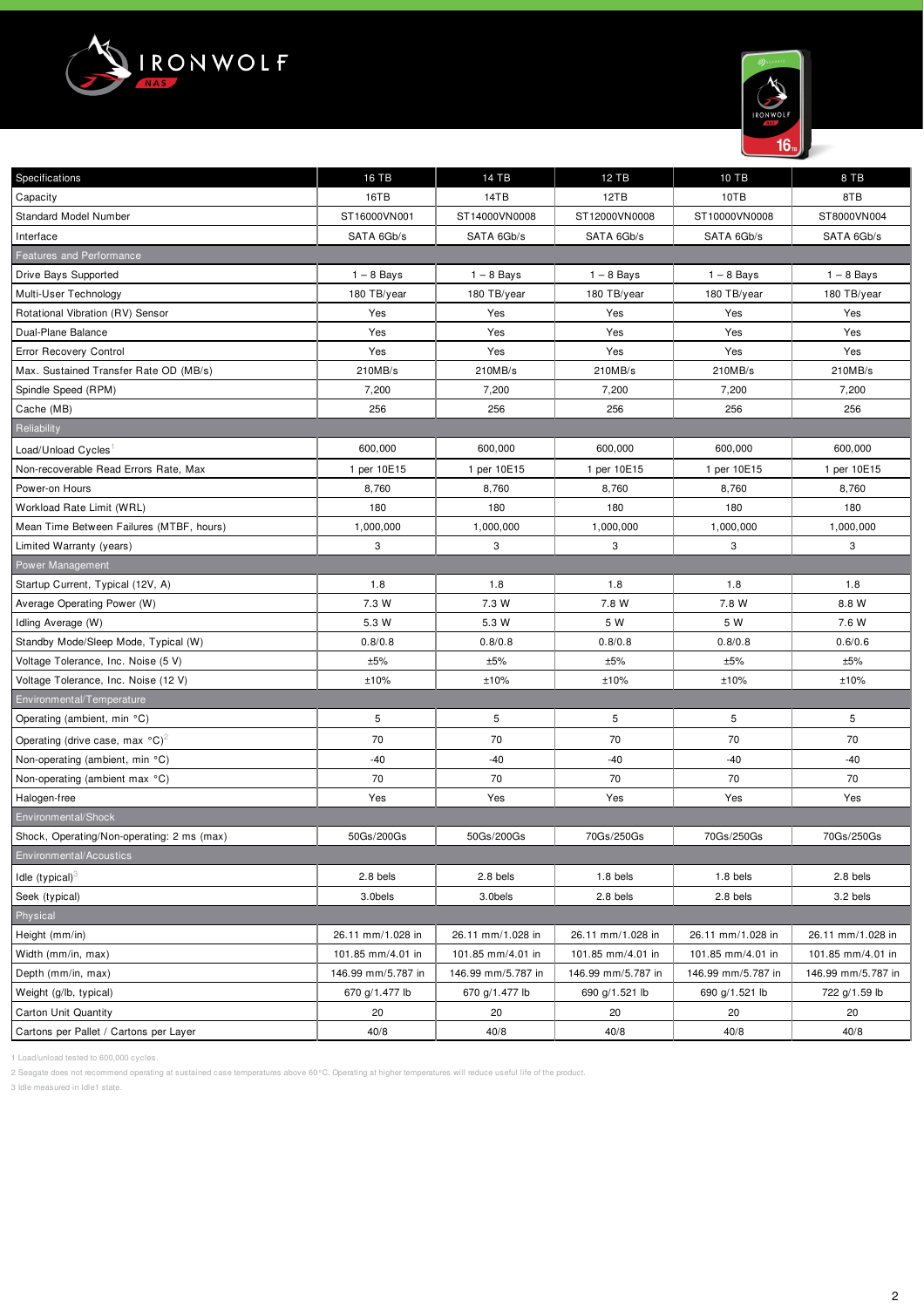



| Specifications                                        | 8 TB               | 6 TB               | 4 TB               | 3 TB               | 2 TB               |
|-------------------------------------------------------|--------------------|--------------------|--------------------|--------------------|--------------------|
| Capacity                                              | 8TB                | 6TB                | 4TB                | 3TB                | 2TB                |
| <b>Standard Model Number</b>                          | ST8000VN0022       | ST6000VN0033       | ST4000VN008        | ST3000VN007        | ST2000VN004        |
| Interface                                             | SATA 6Gb/s         | SATA 6Gb/s         | SATA 6Gb/s         | SATA 6Gb/s         | SATA 6Gb/s         |
| Features and Performance                              |                    |                    |                    |                    |                    |
| Drive Bays Supported                                  | $1 - 8$ Bays       | $1 - 8$ Bays       | $1 - 8$ Bays       | $1 - 8$ Bays       | $1 - 8$ Bays       |
| Multi-User Technology                                 | 180 TB/year        | 180 TB/year        | 180 TB/year        | 180 TB/year        | 180 TB/year        |
| Rotational Vibration (RV) Sensor                      | Yes                | Yes                | Yes                | No                 | No                 |
| Dual-Plane Balance                                    | Yes                | Yes                | Yes                | Yes                | Yes                |
| Error Recovery Control                                | Yes                | Yes                | Yes                | Yes                | Yes                |
| Max. Sustained Transfer Rate OD (MB/s)                | 210MB/s            | 210MB/s            | 180MB/s            | 180MB/s            | 180MB/s            |
| Spindle Speed (RPM)                                   | 7,200              | 7,200              | 5,900              | 5,900              | 5,900              |
| Cache (MB)                                            | 256                | 256                | 64                 | 64                 | 64                 |
| Reliability                                           |                    |                    |                    |                    |                    |
| Load/Unload Cycles                                    | 600,000            | 600,000            | 600,000            | 600,000            | 600,000            |
| Non-recoverable Read Errors Rate, Max                 | 1 per 10E15        | 1 per 10E15        | 1 per 10E14        | 1 per 10E14        | 1 per 10E14        |
| Power-on Hours                                        | 8,760              | 8,760              | 8,760              | 8,760              | 8,760              |
| Workload Rate Limit (WRL)                             | 180                | 180                | 180                | 180                | 180                |
| Mean Time Between Failures (MTBF, hours)              | 1,000,000          | 1,000,000          | 1,000,000          | 1,000,000          | 1,000,000          |
| Limited Warranty (years)                              | 3                  | 3                  | 3                  | 3                  | 3                  |
| <b>Power Management</b>                               |                    |                    |                    |                    |                    |
| Startup Current, Typical (12V, A)                     | 1.8                | 1.8                | 1.8                | $\mathbf{2}$       | $\overline{c}$     |
| Average Operating Power (W)                           | 8.8 W              | 8.1 W              | 4.8 W              | 4.8 W              | 4.3 W              |
| Idling Average (W)                                    | 7.6 W              | 7.2 W              | 3.95 W             | 4.8 W              | 3.56 W             |
| Standby Mode/Sleep Mode, Typical (W)                  | 0.6/0.6            | 0.6/0.6            | 0.5/0.5            | 0.5/0.5            | 0.5/0.5            |
| Voltage Tolerance, Inc. Noise (5 V)                   | ±5%                | ±5%                | $\pm 5\%$          | ±5%                | ±5%                |
| Voltage Tolerance, Inc. Noise (12 V)                  | ±10%               | ±10%               | ±10%               | ±10%               | ±10%               |
| Environmental/Temperature                             |                    |                    |                    |                    |                    |
| Operating (ambient, min °C)                           | 5                  | 5                  | 5                  | 5                  | 5                  |
| Operating (drive case, max $^{\circ}$ C) <sup>2</sup> | 70                 | 70                 | 70                 | 70                 | 70                 |
| Non-operating (ambient, min °C)                       | $-40$              | $-40$              | -40                | $-40$              | $-40$              |
| Non-operating (ambient max °C)                        | 70                 | 70                 | 70                 | 70                 | 70                 |
| Halogen-free                                          | Yes                | Yes                | Yes                | Yes                | Yes                |
| Environmental/Shock                                   |                    |                    |                    |                    |                    |
| Shock, Operating/Non-operating: 2 ms (max)            | 70Gs/250Gs         | 70Gs/250Gs         | 80Gs/300Gs         | 80Gs/300Gs         | 80Gs/300Gs         |
| Environmental/Acoustics                               |                    |                    |                    |                    |                    |
| Idle $(typical)^3$                                    | 2.7 bels           | 2.7 bels           | 2.3 bels           | 2.3 bels           | 1.9 bels           |
| Seek (typical)                                        | 2.8 bels           | 2.8 bels           | 2.5 bels           | 2.5 bels           | 2.1 bels           |
| Physical                                              |                    |                    |                    |                    |                    |
| Height (mm/in)                                        | 26.11 mm/1.028 in  | 26.11 mm/1.028 in  | 26.11 mm/1.028 in  | 26.11 mm/1.028 in  | 26.11 mm/1.028 in  |
| Width (mm/in, max)                                    | 101.85 mm/4.01 in  | 101.85 mm/4.01 in  | 101.85 mm/4.01 in  | 101.85 mm/4.01 in  | 101.85 mm/4.01 in  |
| Depth (mm/in, max)                                    | 146.99 mm/5.787 in | 146.99 mm/5.787 in | 146.99 mm/5.787 in | 146.99 mm/5.787 in | 146.99 mm/5.787 in |
| Weight (g/lb, typical)                                | 780 g/1.72 lb      | 705 g/1.55 lb      | 610 g/1.345 lb     | 610 g/1.345 lb     | 535 g/1.18 lb      |
| Carton Unit Quantity                                  | 20                 | 20                 | 20                 | 20                 | 20                 |
| Cartons per Pallet / Cartons per Layer                | 40/8               | 40/8               | 40/8               | 40/8               | 40/8               |

1 Load/unload tested to 600,000 cycles.

2 Seagate does not recommend operating at sustained case temperatures above 60°C. Operating at higher temperatures will reduce useful life of the product.

3 Idle measured in Idle1 state.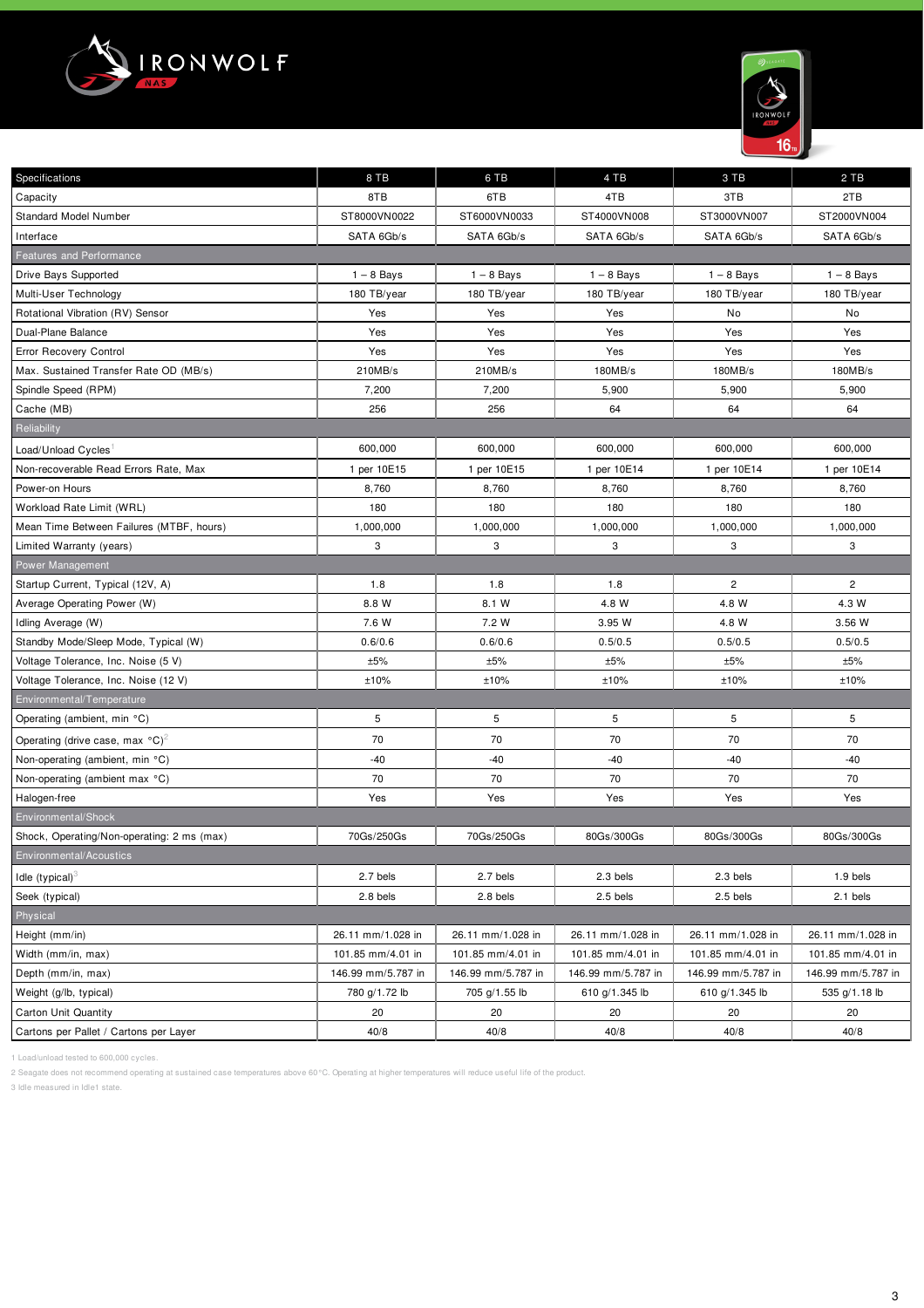



| Specifications                                        | 1 TB               |
|-------------------------------------------------------|--------------------|
| Capacity                                              | 1TB                |
| Standard Model Number                                 | ST1000VN002        |
| Interface                                             | SATA 6Gb/s         |
| Features and Performance                              |                    |
| Drive Bays Supported                                  | $1 - 8$ Bays       |
| Multi-User Technology                                 | 180 TB/year        |
| Rotational Vibration (RV) Sensor                      | No                 |
| Dual-Plane Balance                                    | Yes                |
| Error Recovery Control                                | Yes                |
| Max. Sustained Transfer Rate OD (MB/s)                | 180MB/s            |
| Spindle Speed (RPM)                                   | 5,900              |
| Cache (MB)                                            | 64                 |
| Reliability                                           |                    |
| Load/Unload Cycles                                    | $\qquad \qquad -$  |
| Non-recoverable Read Errors Rate, Max                 | 1 per 10E14        |
| Power-on Hours                                        | 8,760              |
| Workload Rate Limit (WRL)                             | 180                |
| Mean Time Between Failures (MTBF, hours)              | 1,000,000          |
| Limited Warranty (years)                              | 3                  |
| Power Management                                      |                    |
| Startup Current, Typical (12V, A)                     | 1.2                |
| Average Operating Power (W)                           | 3.76 W             |
| Idling Average (W)                                    | 2.5 W              |
| Standby Mode/Sleep Mode, Typical (W)                  | 0.5/0.5            |
| Voltage Tolerance, Inc. Noise (5 V)                   | ±5%                |
| Voltage Tolerance, Inc. Noise (12 V)                  | ±10%               |
| Environmental/Temperature                             |                    |
| Operating (ambient, min °C)                           | 5                  |
| Operating (drive case, max $^{\circ}$ C) <sup>2</sup> | 70                 |
| Non-operating (ambient, min °C)                       | $-40$              |
| Non-operating (ambient max °C)                        | 70                 |
| Halogen-free                                          | Yes                |
| Environmental/Shock                                   |                    |
| Shock, Operating/Non-operating: 2 ms (max)            | 80Gs/300Gs         |
| Environmental/Acoustics                               |                    |
| Idle $(typical)^3$                                    | 2.1 bels           |
| Seek (typical)                                        | 2.3 bels           |
| Physical                                              |                    |
| Height (mm/in)                                        | 20.2 mm/0.795 in   |
| Width (mm/in, max)                                    | 101.85 mm/4.01 in  |
| Depth (mm/in, max)                                    | 146.99 mm/5.787 in |
| Weight (g/lb, typical)                                | 415 g/0.915 lb     |
| Carton Unit Quantity                                  | 25                 |
| Cartons per Pallet / Cartons per Layer                | 40/8               |
|                                                       |                    |

1 Load/unload tested to 600,000 cycles.

2 Seagate does not recommend operating at sustained case temperatures above 60°C. Operating at higher temperatures will reduce useful life of the product.

3 Idle measured in Idle1 state.